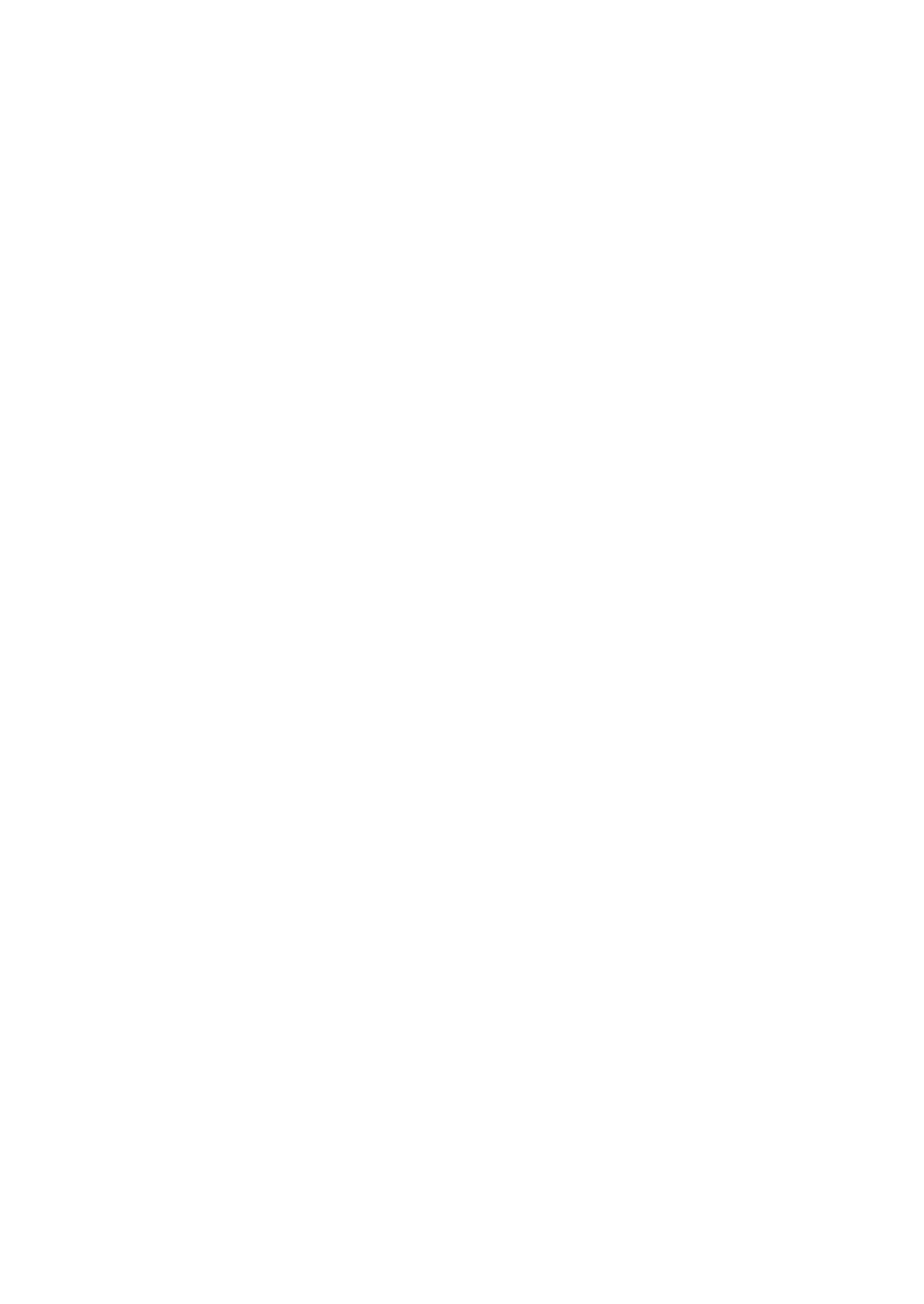# *A Conversation on Cinematic Representation and Resistance in the films "Altered Landscapes" (2016) by Juan del Gado and "The People Behind the Scenes" (2019), by Elsa Claire Gomis*

JUAN DEL GADO\* & ELSA CLAIRE GOMIS\*\* \* Qisetna, United Kingdom \*\* University of East Anglia, United Kingdom

#### **Abstract**

This is a conversation between Juan del Gado and Elsa Gomis about their respective films. Juan del Gado has made the film Altered Landscapes (2016), which is the first part of a cinematically projected triptych entitled *Drifting Narratives*. Elsa Gomis has produced the film *The People behind the Scenes* (2019), a full-length film, which builds on interviews and memory work and address current visual representations of migration by the Mediterranean.

**Keywords:** Film, Refugees, Mediterranean, Representation, Migration.

#### *1. Choice of methods*

Elsa Gomis: The name of your film is "Altered Landscapes". Landscapes are one of the main pictorial genres chosen by visual artists. Why did you choose to focus on this genre to deal with migration?

Juan del Gado: There are many ways to look at landscapes: I am looking at it as both a physical place and as a symbolic place, a mental landscape that has been culturally "naturalised" as the European landscape. Generally speaking, the landscape is everything you can see when you look across an area of land, including hills, rivers, buildings, trees and plants. As symbolic landscape, its significant meaning goes beyond what it simply looks like due to cultural associations.

EG: Which cultural background did you had in mind?

JdG: As Europeans we have a particular perspective, a particular way to think about Europe. What is our definition of a European landscape, rural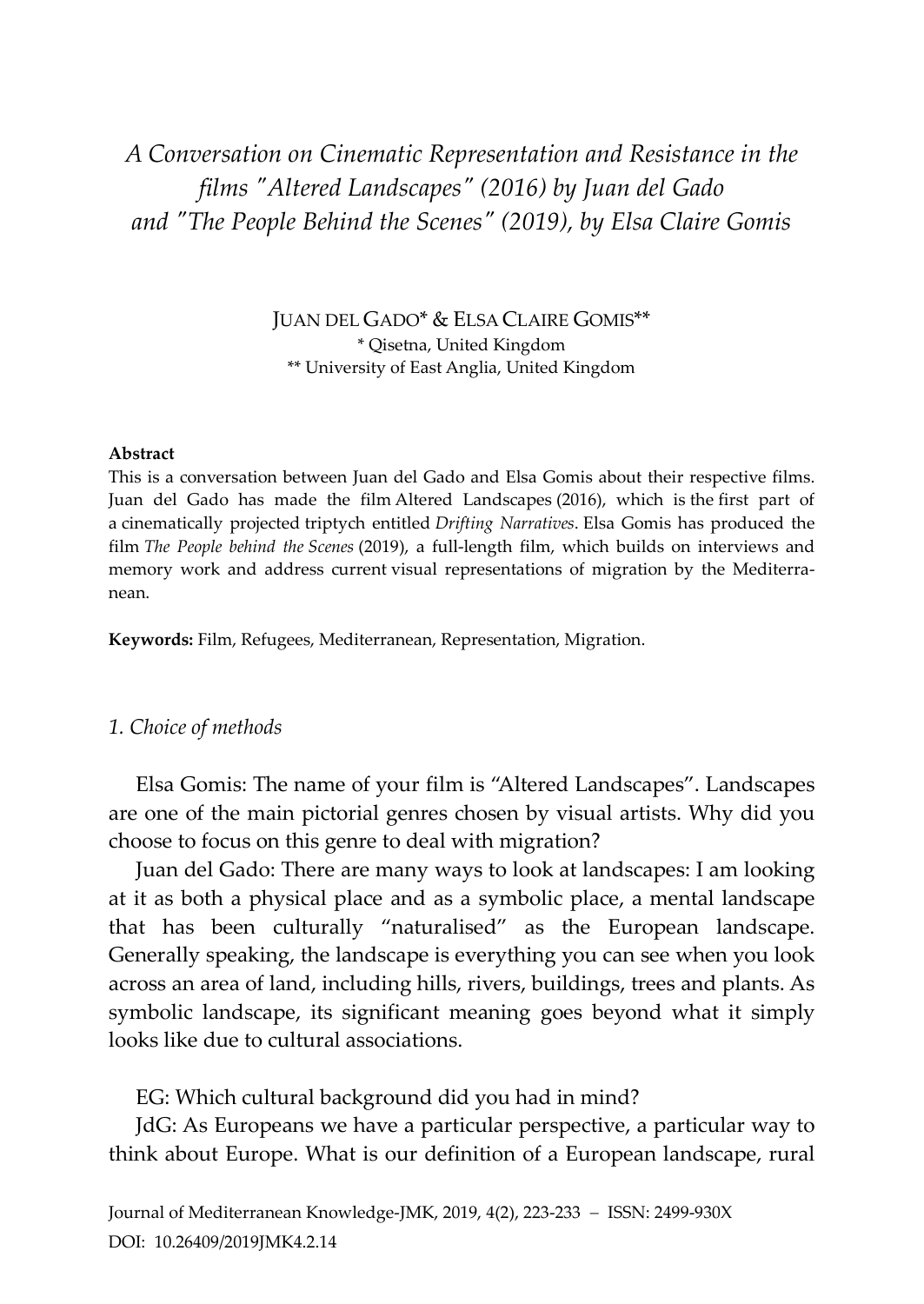and urban, from a historic and contemporary perspective and how is this identity used to contrast with that of the "other" landscape?

JdG: You intertwine footage shot by your grandfather of Mediterranean places with those interviews with local residents of Malta, who share their stories about their bond to that sea as you came back to "shoot images embedded in my memory". You build the story through interviewing residents, a fashion designer, fishermen, film location manager, as well as those who were transiting this place, i.e. tourists, EU data collectors. The narratives are presented as flows of words in the shared space (of this island). What were you planning to achieve through this method?

EG: In relation to the theoretical research I pursue in my PhD, the film deals with current visual representations of migration by the Mediterranean. Following the Greek writer Nicki Giannari (2017, p. 21), I believe that migrants who arrive in Western countries "pass and conceive us". They pass because their great majority is led to temporary camps when not facing homelessness and deportations. For Giannari migrants "think us" because they mirror European democracies and in particular of their misfunctioning. Border crossings thus constitute as such a reading grid of Western social behaviours. From there, if analysing the passage left by today's exiles is a source of reflection for European societies, the production of images intended to represent them would thus be an anthropological tool to think migration policies applied to them.

EG: To get back to your title, what has 'altered' these landscapes?

JdG: I am using 'altered' in the sense of changing our perception of the landscape. The landscape captured in the film has witnessed something that we have not been able to perceive. It has witnessed an influx of migrating bodies carrying with them an undetectable pain. The landscape has had physical contact with them. It feels, senses and absorbs their trauma, on which they have left an invisible imprint. In the film the landscape screams silently from this trauma. In the film, the main character is crossing the geopolitical countryside of the Balkans and eventually arriving at the increasingly fortified borders at Calais, France. These landscapes have been 'altered' by the fences and panopticon watchtowers built to contain those on the move and ultimately defend borders.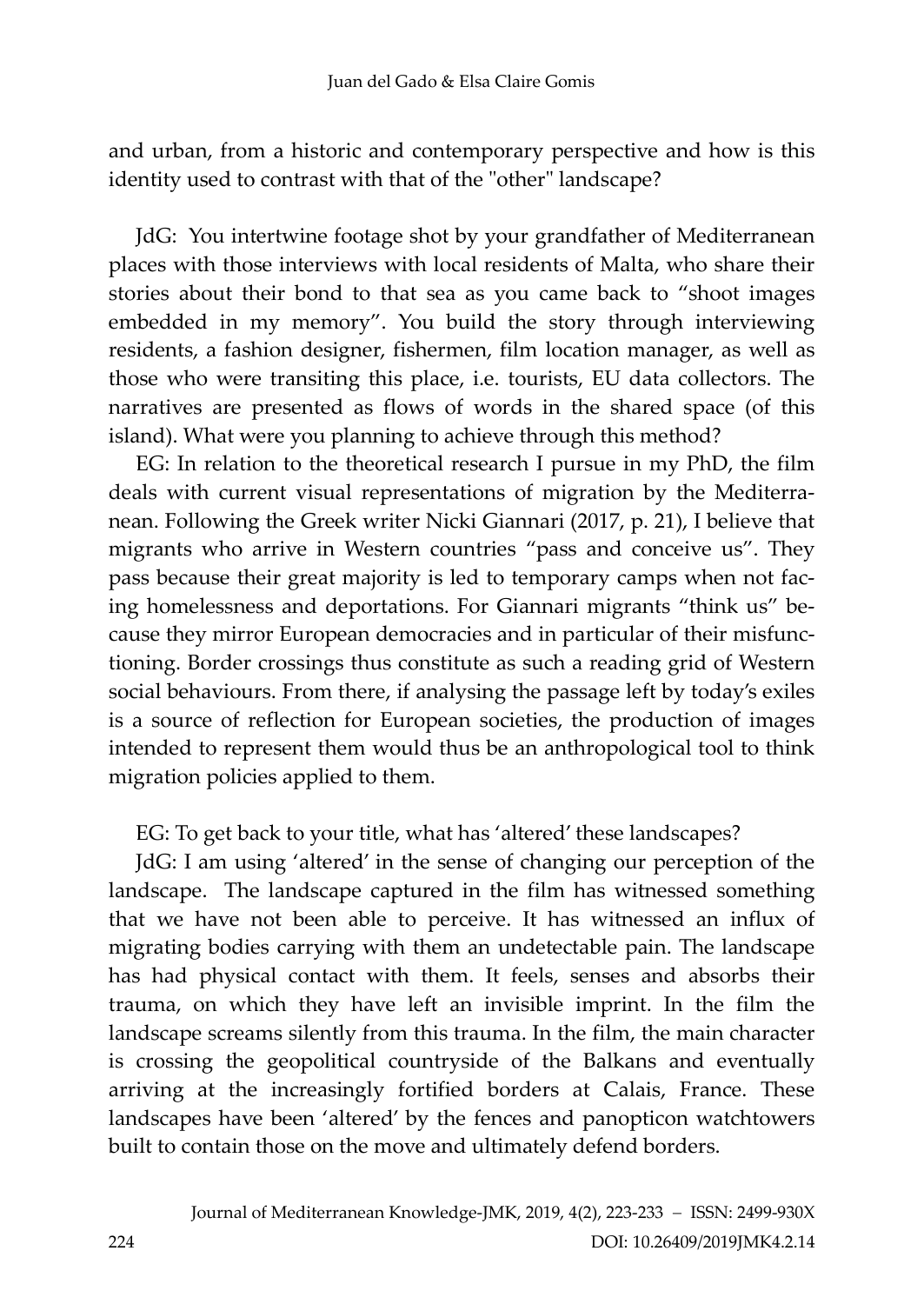EG: The landscapes are filmed as empty spaces, which render them impersonal and interchangeable. Yet, the places you chose to shoot were specific places and 'hotspots' in Greece (Macedonia and Calais) that host refugees. How do you explain these choices?

JdG: In my research, into an on-going project called Qisetna: Talking Syria, I interviewed many people who were either displaced inside their country, in transit while attempting to cross borders, and those who were stranded, waiting to move on, in countries such as Greece, France and Turkey. Many of those itinerant people spoke of their feelings of being invisible despite the massive influx of global images from the mainstream media that we're addressing this issue.

Before May 2015, people on the move were crossing borders by hiding in cardboard boxes allocated for luggage in the coaches traveling from Istanbul to Greece. In Athens and Thessaloniki, they were at the mercy of an international web of smugglers who only saw them as "merchandise in transit". During two weeks in Orestiadas, Idomene (Greece) and Gevgelija, (Macedonia), I listened to the experiences of many young Syrians.

#### EG: What did they tell you?

JdG: One night I met Abdullah, a lawyer from Damascus, who after two months of being stranded in Athens as a result of trying to cross the border, lamented to me "how much else do I have to erase from myself so that you can see me?" His eyes were enquiring. He wondered about why all this was happening. Why after having lost everything and risking his and his family's lives, fleeing his hometown, which was now converted into rubble -his world abruptly wiped out- why after surviving all this, he felt he was still being treated as a criminal and had to hide from the border police? "We are not criminals, we are victims of war, and we need help" I heard later in the days I spent at the Jungle in Calais.

JdG: And yourself, how did you choose the people you interviewed?

EG: To deal with those who pass, the film's bias is to focus on those who remain, namely on those who are not led to leave. For this, I conducted around forty interviews of local residents in various locations of Malta, Gozo and Comino, the three islands that make up the Maltese archipelago. The interviews were notably carried out with people who have an indirect,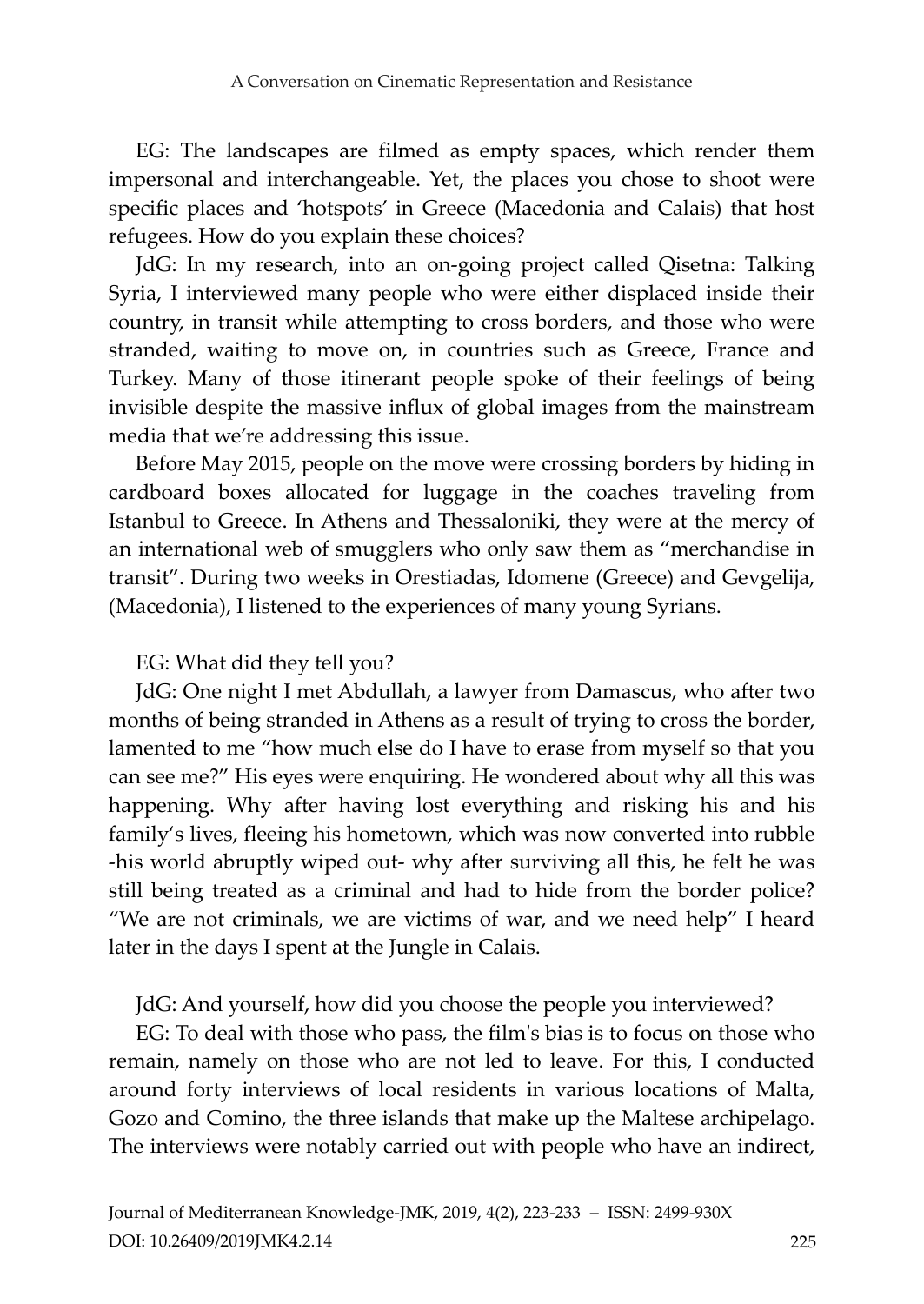past or metaphorical relationship with exile. It could be elderly people whose family experienced exile – such as my own parents and grandparents-, a statistician gathering data about migrants of an EU's organisation, an ornithologist specialised in migratory birds or a passionate reader of Ulysses' *Odyssey*. Besides, as my research is related to current media and art images of migration, I also wanted to meet people whose activity is related to the notion of 'representation' in the broadest sense: a designer of haute couture clothing, a traditional weaver or the person in charge of renting Malta's film studios. Yet, relationships between these two 'kinds' of interviewees appeared: the fashion designer's work is related to the successive settlements to which the island has been subjected; the weaver, whose children are abroad, has the same activity as Ulysses wife; the man renting the film studios has a particular interest in shipwreck films such as *Titanic*. Alternating the interviews of people with these backgrounds allowed me to gradually put in place my subject, while avoiding today's mainstream images on migration. Hereby, the film however also offers a reflection on these very images.

#### *2. Counteracting the mainstream*

EG: Since the Romantic period, artists, in particular painters, use depictions of the landscape as tools for conveying inner states and moods. This artistic process also seems to be important for your work. Why did you find it relevant to convey the feeling of exile and to counter the dominant images of the "crisis" of migrants? The urban and city landscape you shot seems to correspond to a romantic vision in which natural environment reflects the mood. In what way do you think it counteracts mainstream images of the migrant 'crisis'?

JdG: The city represents a territory through which the character wanders, between past and the present, searching for clues: "I need a sign". As the narrative continues, he becomes increasingly immersed in the urban space that is charged with layers of historical significance: "I live in a world of silence". It seems the character has become both an individual but also a metaphor of this entity named Europe, a symbolic body that is changing: "Everything I know, has started to disintegrate". Yet, the body remains off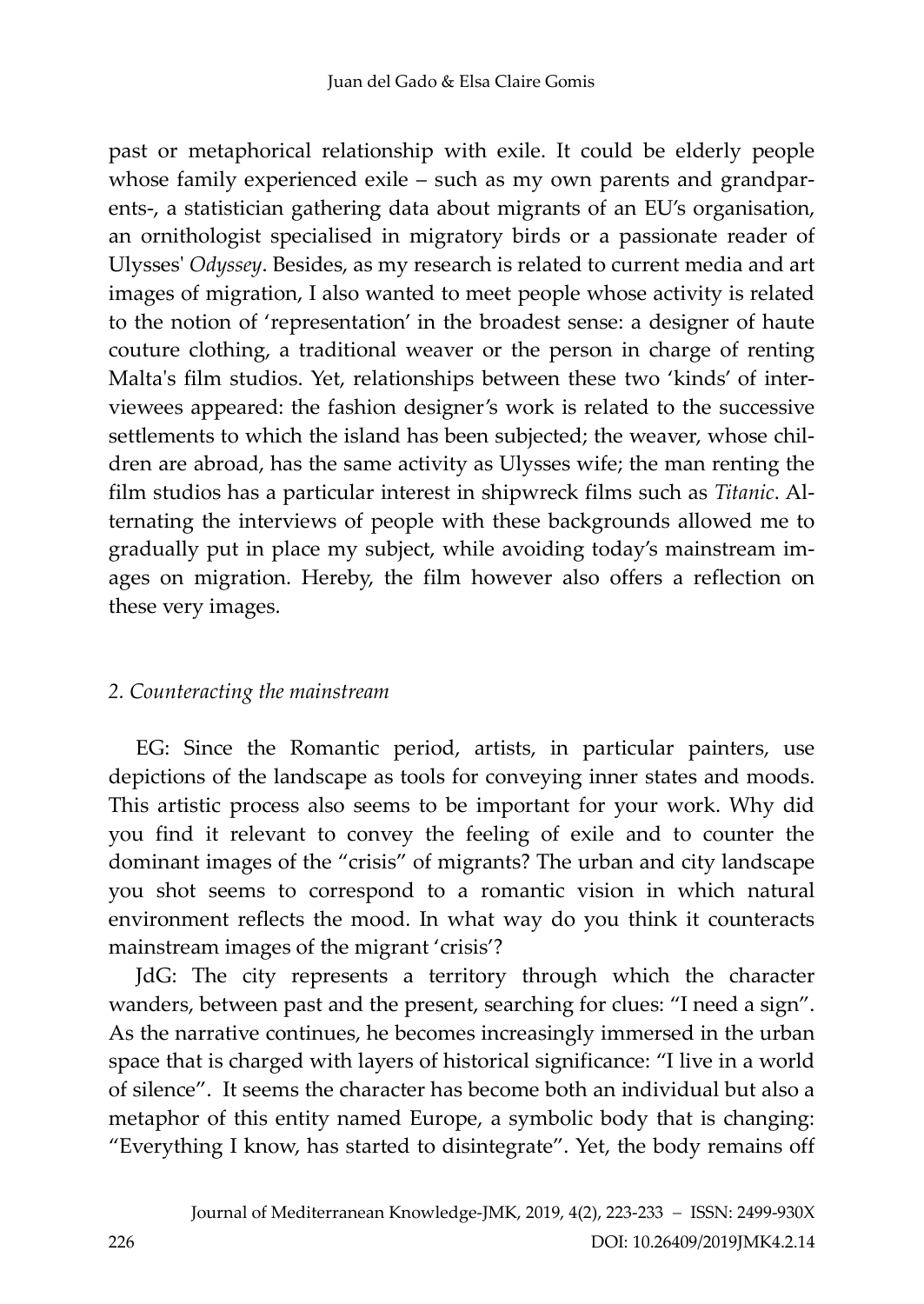camera, only his voice over is interacting with the influx of images of a harbour, deserted streets, silenced monuments…

JdG: Your filming style seems to fall into the traditional documentary storytelling. The narrative is structured in chapters or headlines - *To fly, To imagine, To count…*- all inviting the viewer to think of the filmmaker's intentions. It that what you were looking for?

EG: My Spanish forefathers settled in Algeria at the time when this territory was colonised by France and became 'pieds-noirs'. The geopolitical and social contexts of the communities now exiled by the Mediterranean and those of the 1962 returnees are totally different. Trying to draw a common sense of exile that can bring together exiles from yesterday and today is the challenge. When my own family embodies a national past that does not pass, namely France's colonial past, the search for a shared feeling with those who suffer the repercussions of exploitation policies, particularly the exploitation of natural resources that have since continued, is a perilous exercise. However, involving my own family history was not premeditated when shooting in Malta. Back from the archipelago, I looked again at my digitised family archives, which I know very well due to previous works from them, and I realised that I had unconsciously chosen to film situations or objects that had been filmed by my grandfather in Algeria. These family archives constitute my imagination of exile. They made an imprint on the choices of images shot 2018 in Malta and shaped the editing process. I decided to organise the film around the twin images (those of today and those of yesterday) and to title according to these reminiscences, as chapters of an imaginary research in the pursuit of images of exile.

JdG: What connects these various visual mediums?

EG: The mixture between family archives and contemporary highdefinition images, but also, between videos taken on mobile phones or posted on *YouTube*, is organised around a common thread: that of the circulation of visual and auditory motifs that bear the imaginary of exile by the Mediterranean.

EG: You once told me that you were inspired by this statement of Malcolm X: "If you're not careful, the newspapers will have you hating the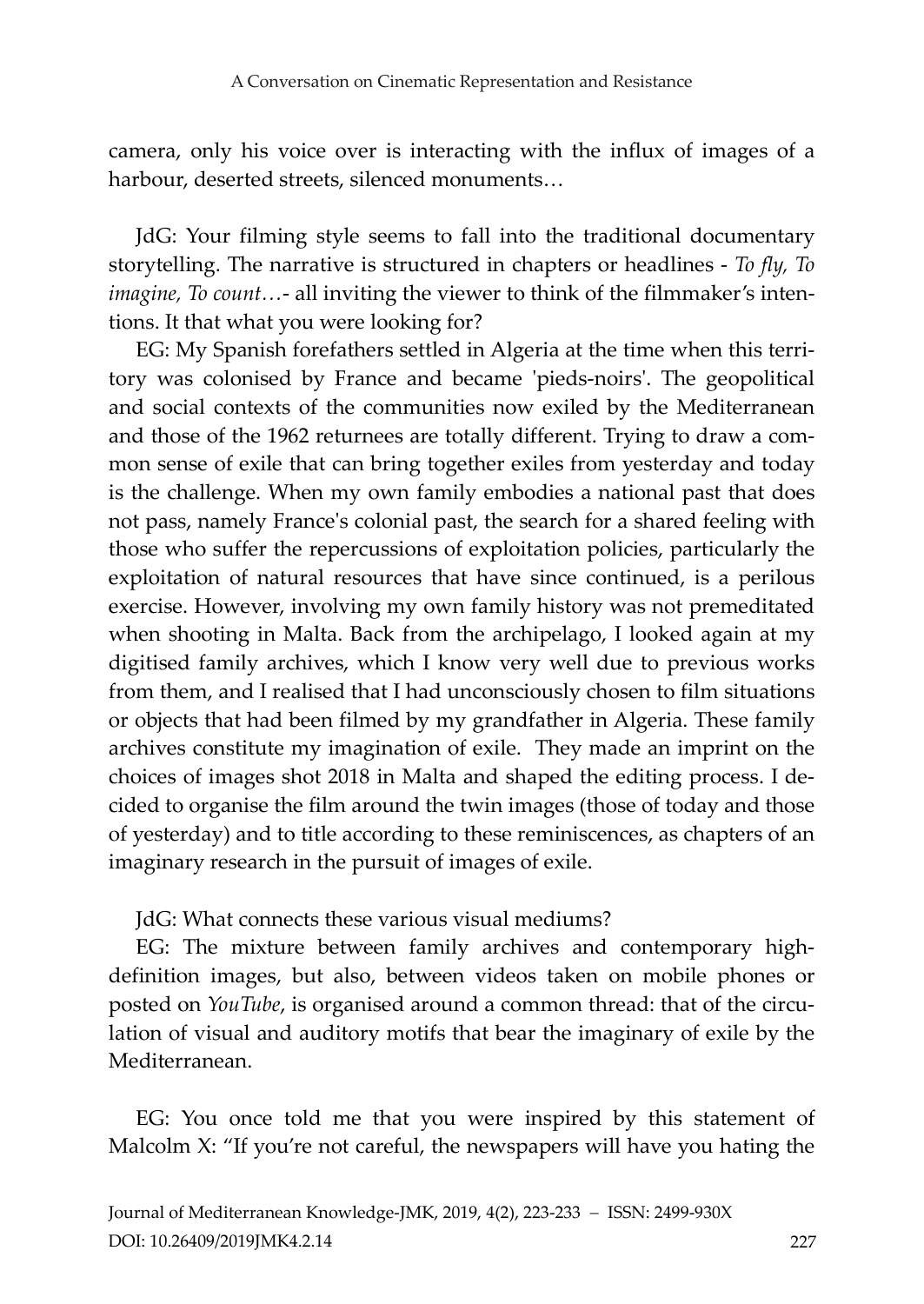people who are being oppressed and loving the people who are doing the oppressing." How does this idea influence your artistic practice?

JdG: As a filmmaker and moving image artist, I want my stories to develop without imposing a strict meaning. By this means, I want to detach my film practice from mainstream cinema, leaving a certain level of ambiguity and therefore, encouraging the viewer to engage with the story more personally. I am very aware of the role and responsibility I have as an artist and a producer of film culture who has become preoccupied with the representation and the narratives of displacement.

EG: How do you implement this responsibility?

JdG: As I see it, the narrative of displacement is strongly connected with the landscape in which they occur. In this sense, I wanted to animate and activate the landscape and give it a voice. My decision is influenced by my interest in the aesthetics of the sublime, which revolves around the relationship between human beings and the grand, yet terrifying, aspects of nature. In the film, nature has been forever marked by the traces of those who fled and transited through it. As viewers we react to a cluster of images of a landscape that is strikingly bright, of hills, trees, a river. All this whiteness seems to wash out the memories, those words the character presented in the grainy, shaky footage during the first part of the film, such as the traces of torn clothes caught in a tree, fluttering in the howling wind, echoes of the barking dogs that punctuate the nocturnal journey.

JdG: On your side, did you deliberately choose editing certain sequences to make statements about the body and the place, i.e. swimmers floating on the swimming pool and wrecked ships in the nearby coast?

EG: Absolutely. Intertextuality, i.e. the relationship between the different registers of images, is arranged in a triangular way between the archives, the film in progress and the media images. Left out of focus or only evoked through fragmentary motifs scattered in several places in the film, media images connect the words collected today with yesterday's family documents. The images whose circulation and repetition are the most significant are therefore used as a lever to build a dialogue between different image formats but also between points of views. This dialogue shapes the statements you are mentioning, which are formulated through the film into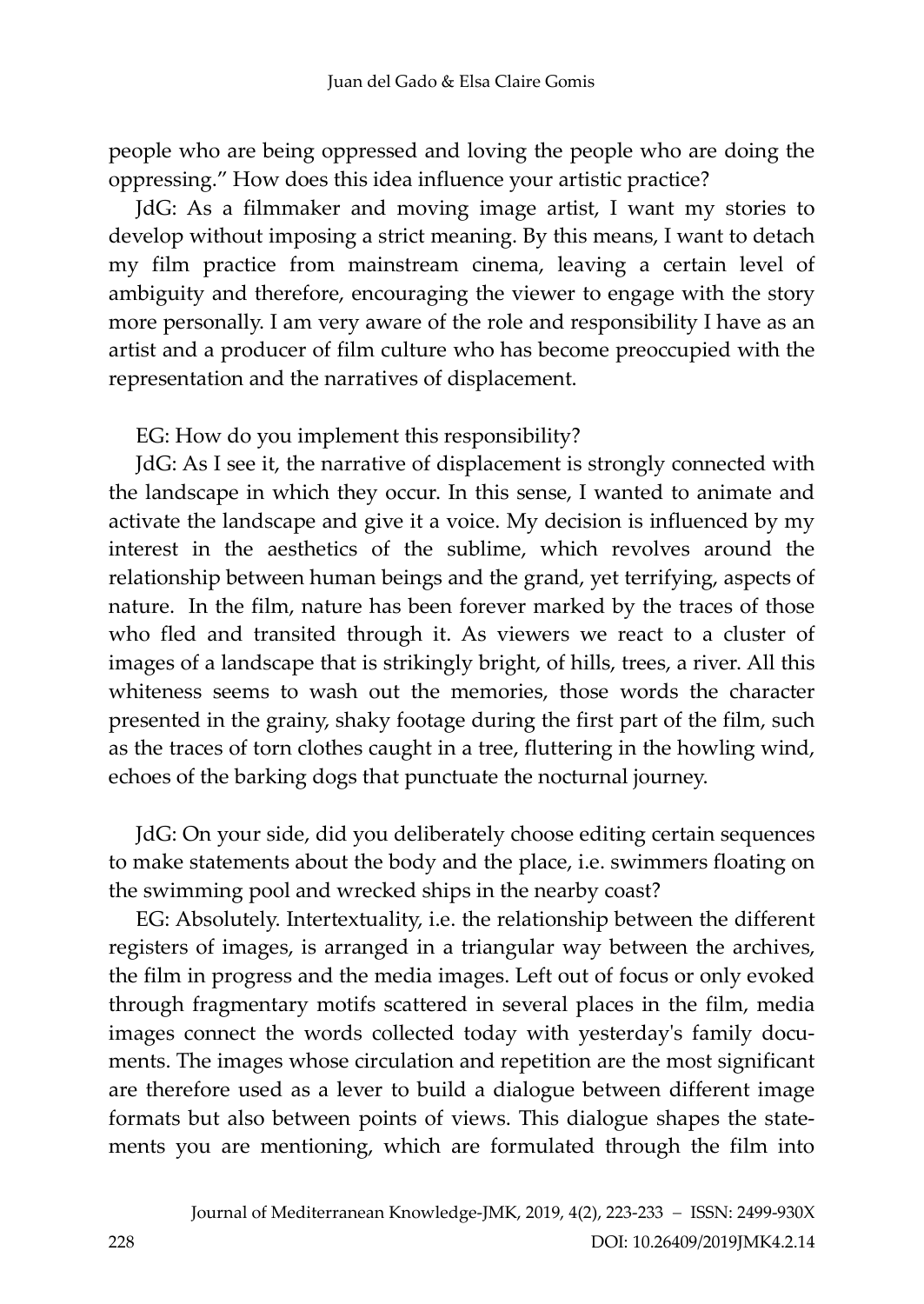chapters headings. The latter can be seen as so many proposals opening way to an alternative imaginary of migration by sea.

EG: These empty landscapes, which could be anywhere, also convey the feeling of a rather universal experience. Are they a reaction of the graphic images of the 'crisis' to which it difficult to identify as Westerners?

JdG: Yes. The narrator tells the stories of refugees but the moodily shot black and white film never shows the actual characters, but instead presents the journey through which they chose to travel, the vacuum left by the migrant body. This emphasis on emptiness of the space with no human presence is in sharp contrast to the actual deluge of images published by the mainstream media in recent times. Ultimately, the landscape becomes the witness of what remains as an *un*-representable wound.

JdG: Your film also explores the territory, including the underwater archaeological remains. In what seems to be an irony, the narrative avoids the current systematic portrait of the Mediterranean Sea as a grave in which thousands of people are drowned. Can the leaving out that "other" content, the bodies that tragically have disappeared in the sea, be read as a counteract to the images from mainstream media?

EG: Dealing with current images of exile without showing them was the goal. Before leaving Britain for Malta, I analysed a lot of media images produced to capture the migration "crisis". This work led me to gather them into a narrow range of materials, colours and motifs dealing with humanitarian rescues at sea. They display precarious ships, life jackets, rescue boats or survival blankets.

JdG: In particular, it seems that you had one famous media image in mind…

EG: Yes, the iconic photograph of Aylan Kurdi's body. It has been the subject of numerous reframing and quotations, also occupied a significant place in these typologies of images. The film is based on both the intense repetition and circulation of these motifs. More precisely, it relies on the imprint that these circulations leave in the imaginaries. I considered that the imprint of these motifs were powerful enough to evoke the rest of the images they convey into fragmented and implicit ways: by showing re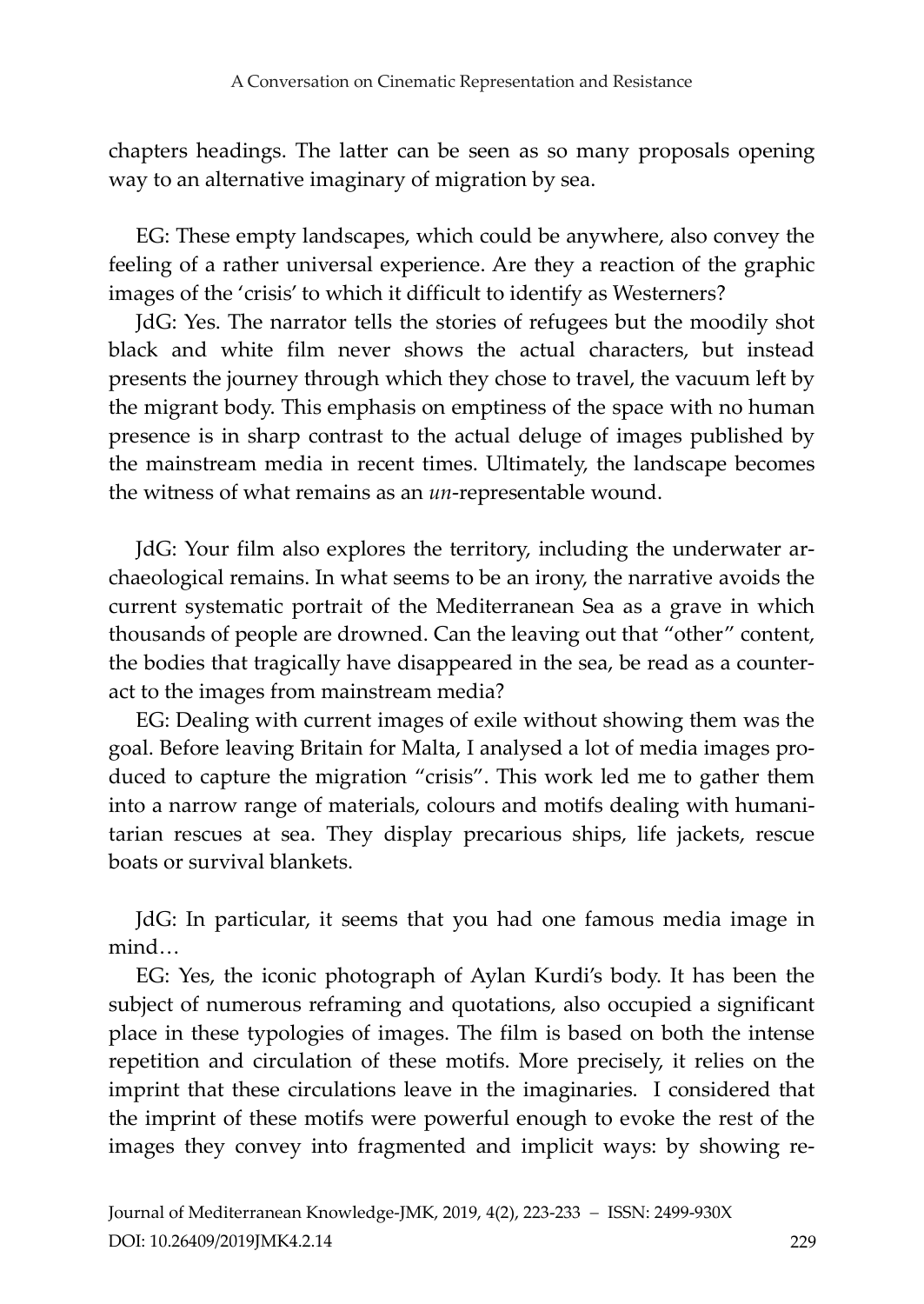mains of inflatable boats on rocky shores, boats in the form of shreds on rocks, canoes stowed on liners or life jackets stored on shelves. Regarding the photography of the Aylan Kurdi, I relied on its similarity with the iconological theme of the Pietà, present in the gestures of a British tourist and in the frescoes of several churches in the archipelago. Avoiding to picture what you designate as the 'other content', namely as the most burning images with regard to migration, is indeed an attempt to propose alternative ways of representing it. Not recreating them or not directly showing them provides a reflection on the way mainstream images colonise Western viewers' imaginations. Their absence helps shaping the way a collective image is built.

### *3. Specific questions about respective arts and inspirations*

EG: Another theme of your work is apparently mutation, in particular the metamorphosis of an insect. Why did you make this choice and by which other means do you think images can convey this experience that is inherent to exile?

JdG: The film is a journey that starts in a darkened room punctuated by flickering lights that penetrate through the windows. The perception of reality is different at night than in the daylight. The narrator reminds us that, "we are afraid of darkness", but for him "I am terrified of the reality that surrounds me." As viewers we might ask of which particular horror he is terrified? He is describing a 'maladie' that is affecting his body. The transformation of the landscape is echoed by the irreversible physical change as the main character transforms.

EG: One has in mind Franz Kafka's 'Metamorphosis' when seeing this sequence…

JdG: Actually, two pieces of writing have inspired me in the making of the film: Franz Kafka's Metamorphosis (1915) and Susan Sontag's Regarding the Pain of Others (2003), which look at our human response to other people's suffering. The process of mutation encapsulates the core drive of this film: the character is forced to move from where he is "out of fear of becoming paralysed". Again, the narrative navigates this ambiguity,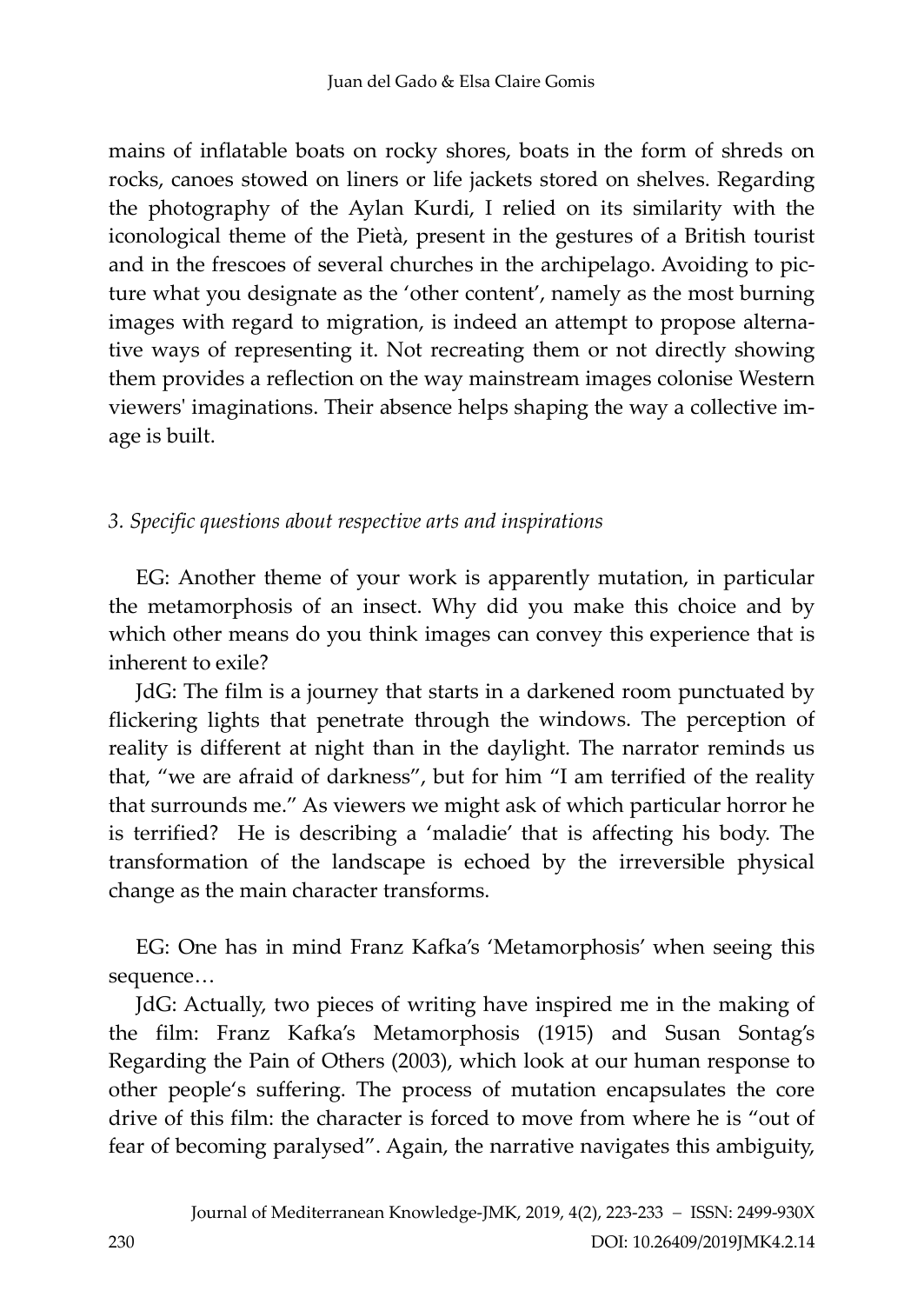which triggers questions: why he is afraid of becoming paralysed? Where is he moving from and to? What or who is the motivation that forces him to move? Kafka's *Metamorphosis* is supposed to make us question our existence and ask, "Why are we here? "What purpose does our existence have?" and "Does it rest on what others think of us or are we valuable enough in our feeble existences to overcome the obstacles of perception?" These questions are particularly worth asking with regard to the existence of those among us who are often perceived as less valuable.

#### EG: What is the moth representing?

JdG: The moth is an eerie presence, which marks the peak of the narrative arch. The heavy breathing and voice will be irreversibly muted as the insect is seen flying away from the darkness into a strikingly white and luminous landscape. Words are replaced by the sounds of nature, including the harrowing voice of the wind. This abrupt shift in the narrative seems to evoke a sense that the immense emptiness produced in the individual by forced exile and loss, which cannot be described with words (Manea, 2012).

JdG 'The people behind the scenes', a statement said by one of the tourists about the current situation of migrants in Brexit's Britain. This title could also be interestingly applied to those who are also absent in the film, the migrant bodies, whose narratives aren't seen and yet are strongly felt. What made you decide on the title?

EG: Exactly. *The People Behind the Scenes*, those who allow the show to take place: these are the stowaways of our democracies, the essential but invisible key to their functioning. As I mentioned earlier, following Giannari (2017, p. 21), "They come, and they think us". Those who pass are those who, forced to play subordinate roles, allow the sequence, as a whole, to appear true. Thus, the refugees housed in Cinecittà in the post-war period gradually took the place of extras during the filming that took place there. "The figure of the extra", notes Marie-José Mondzain (2011, p. 289), "operates as an indicator of credibility that gives the star and the story their place in the real fabric of our history. An index of reality, without a name, without glory or history, it alone perhaps gives fiction its support and determines its plan for inscribing itself in a sensitive reality, both historical and filmed".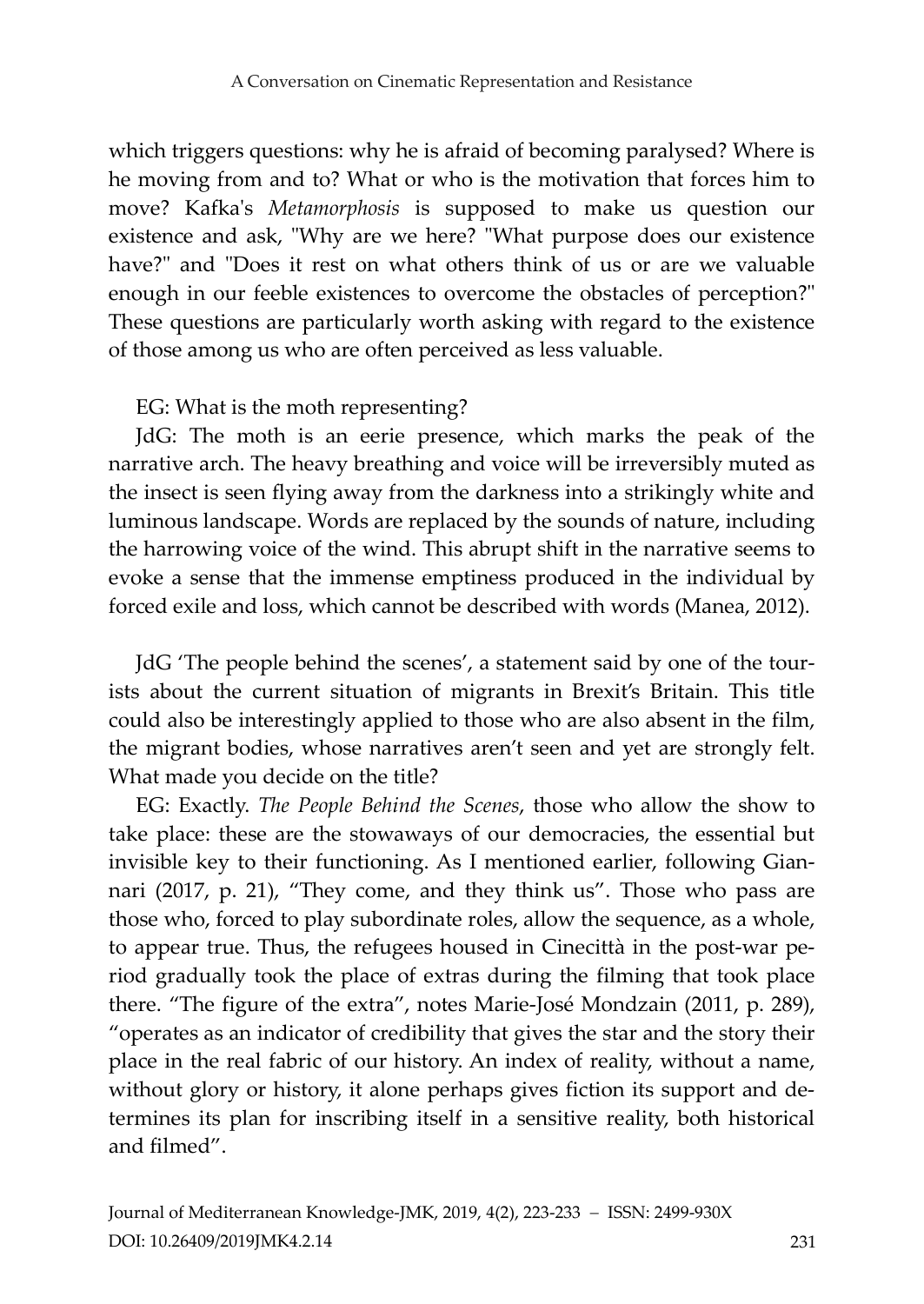EG: To what extent have the various meetings you made on the field affected your work?

JdG: These encounters had a profound impact on the way I later decided to construct the narrative of this story. Altered Landscapes (2016) is the first part of a cinematically projected triptych entitled Drifting Narratives, a series of moving image works in which I continue my enquiry about displacement and trauma while presenting the landscape as the only witness to this chronicle of loss in which the human body remains invisible. The darkness is punctuated by the menacing sound of barking dogs.

JdG: How do you see the European democratic regime applying to those who are only seen as extras?

EG: Refugees, whose exploitation underpins the functioning of agriculture and construction and whose surveillance feeds high technology through national and European public markets, allow our national fictions to exist. It seems that based on this intuition, between 200 and 300 asylum seekers tried in vain to interrupt a performance of the Comédie Française on the 16th of December 2018. The exiles would be the missing image of our national films, which would nevertheless allow our democratic fictions to take place. The arrival of the "pieds-noirs" through the Mediterranean allows us to think about the French society of 1962, that of the exiles of the years 2010 offers a reflection on the contemporary European Union.

EG: And you, do you see this occurring in today's Europe?

JdG: In the film *Altered Landscapes,* I select the Acropolis of Athens, as a departing point to develop a narrative that fluctuates between documentary and fiction. The Acropolis is an ancient citadel located on a rocky outcrop above the city and contains the remains of several [ancient](https://en.wikipedia.org/wiki/Ancient_Greek_architecture)  [buildings](https://en.wikipedia.org/wiki/Ancient_Greek_architecture) of great architectural and historic significance. It is considered one of the most enduring symbols of Western civilization, a concept used very broadly to conform to the heritage of ethical values and belief systems that have their origin in Europe.

EG: Could you tell me more about some previous works that also deal with migrations by the Mediterranean?